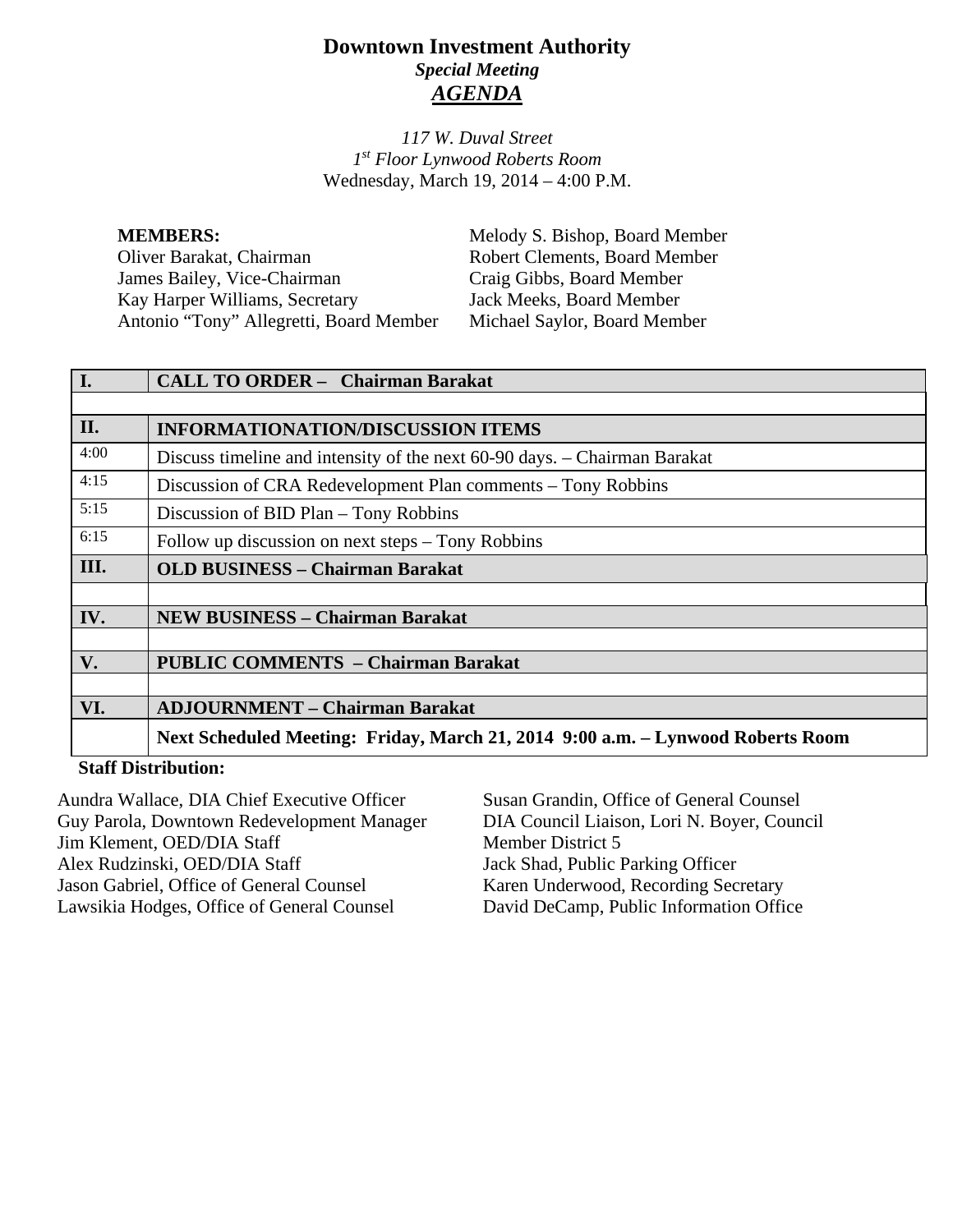

**Downtown Investment Authority Special Meeting** 

#### **City Hall at St. James 117 West Duval St., Lynwood Roberts Room**

*Wednesday, March 19, 2014 – 4:00 p.m.*

## *DIA Special Meeting MEETING MINUTES - DRAFT*

**Board Members Present:** Oliver Barakat, Chairman; Jim Bailey, Vice Chairman; Craig Gibbs, Kay Harper Williams, Secretary; Tony Allegretti, Melody Bishop, Jack Meeks, and Michael Saylor

Board Members Absent: Kay Harper-Williams, Secretary; and Robert Clements

**Office of General Counsel:** Susan Grandin and Lawsikia Hodges

Council Member: Lori Boyer

**Attendees:** Tony Robbins, Consultant; Lara Diettrich, Consultant; Aundra Wallace, DIA CEO; and DIA Staff: Karen Underwood, Executive Assistant, and Guy Parola, Development Manager

## **I. CALL TO ORDER**

Chairman Barakat called the Special Meeting to order at approximately 4:17 p.m.

#### **II. DISCUSSION ITEMS**

#### Discussion of the Timeline and intensity of the next 60-90 days

Chairman Barakat reported that the DIA has developed a timeline with OGC and the Consultants. A copy of the draft DIA Business Improvement and Development "BID" Plan and Form Legislation Critical Dates Timeline was distributed. The goal is to have this legislation approved prior June 2014.

### Discussion of the CRA Redevelopment Plan Comments

Consultant Tony Robbins discussed the comments to the CRA Redevelopment Plan. He provided a handout of the guiding principles, plan update recommended projects, and primary and secondary topics for discussion.

CEO Wallace referenced the Plan Update recommended projects and pointed out to the consultants to move the X from year's table (2017-2022) to the  $2<sup>nd</sup>$  year for (2015) the JEA Southbank Development and Programming.

CEO Wallace pointed out to place the Landing Repositioning to  $1<sup>st</sup>$  Year (2014). He commented that this is all based upon the market feasibility study that would be wrapped into the BID.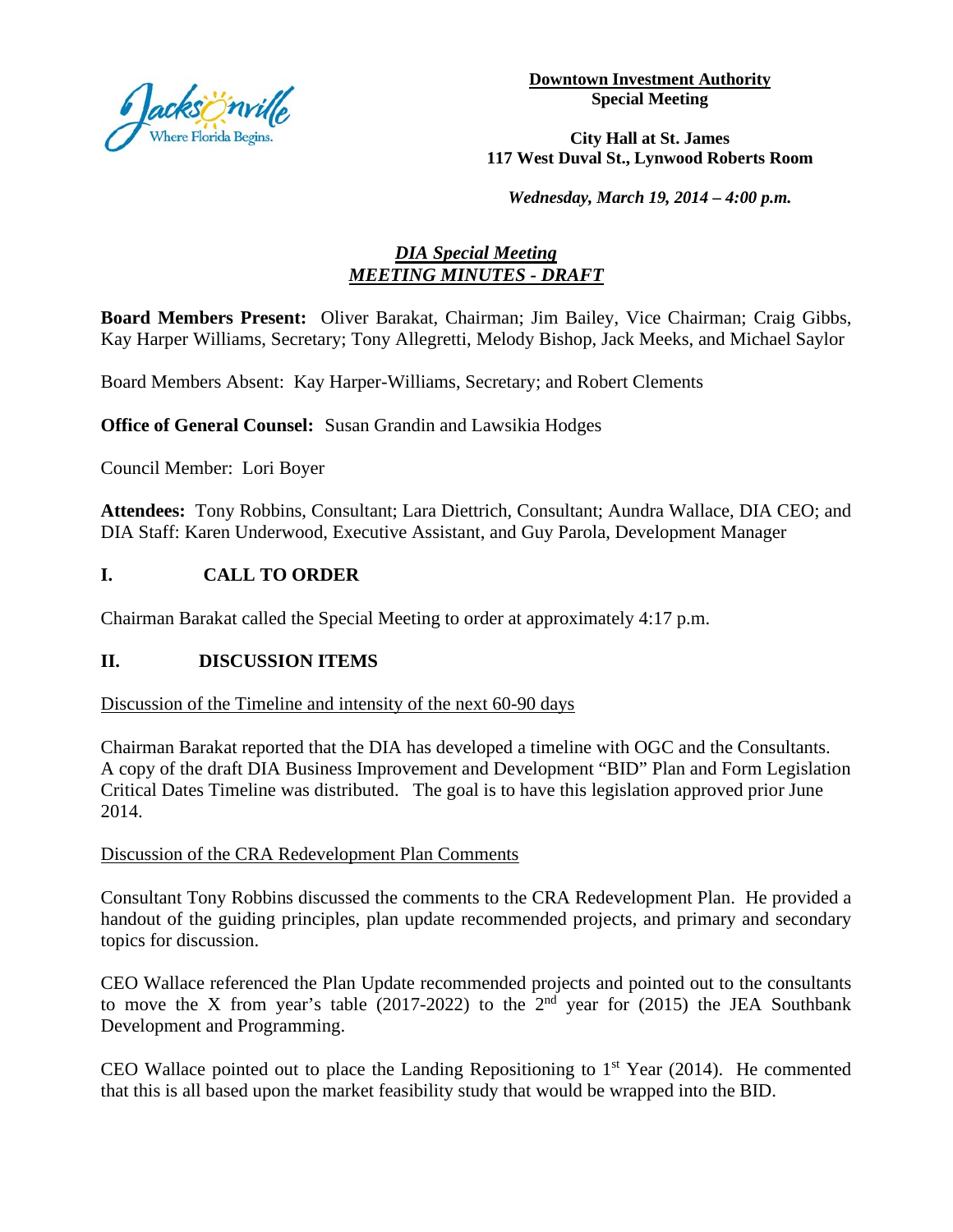Downtown Investment Authority Special Meeting March 19, 2014 Page 2 of 5

Board Member Bishop referenced the two new items that focused bicycles specific issues, with that in mind that the Northbank East-West Circulator is in the document only focuses on transit as a vehicle not transit as bicycle or pedestrian way. Tony Robbins responded that the East-West Circulator has been taken into account as well not as transit vehicles but bicycles.

The Board Members discussed the handouts provided by the Consultants.

Chairman Barakat commented about the East-West Circulator it occurred to him that developing a dedicated bike lane along that same path makes a lot of sense. There are a lot of people that ride bikes along Riverside-Avondale.

Vice-Chairman Bailey commented about Baldwin Trail and how it connects into downtown asked not to duplicating this effort. Tony Robbins responded this document is not set in stone, so that in years 3, 4, 5 and 6 the board may come back and amend it.

Consultant to the DIA Lara Diettrich stated that the year's tables are somewhat of a clip board item. There are things that are going to be monitored by the DIA Board and staff.

Board Member Meeks commented on the notion of the board having art exhibits timed to the seasonal to the traffic on I-95.

Board Member Allegretti commented that he could see dedicating space in Hemming Plaza for outdoor dining, alfresco style, that was adjacent. He inquired if automobile traffic was needed on Monroe Street. He considered an idea to close Monroe and have it for pedestrian and bike only connected better with Snyder.

Vice Chairman Bailey noted that Hemming Plaza was not tied into Snyder for the RFP.

Council Member Boyer commented if the board would like to envision a structure that generates tax dollars, income for the DIA, or looking at enlivening the space and creating an amenity without considering the economic side to it. Board Member Allegretti commented, a commercial use would create revenue if the board leverages its, sells it, or generates tax revenue. Vice Chairman Bailey commented that the use has slight primacy over the tax dollars. Board Member Saylor commented that if someone would like to run the Snyder as a hall, then that wouldn't be limited.

Board Member Gibbs commented that perhaps there could be a tied-in with the Library.

Tony Robbins discussed the comments from the board members went through the consensus points as follow:

- 1. Focusing on river;
- 2. East-West dedicated bicycle facility in Riverside;
- 3. A wired City with free Wi-Fi for a portion of downtown;
- 4. Downtown Lighting Improvements;
- 5. Pedestrian and bicycle use only on Monroe Street;
- 6. Project Capital Funding Sources;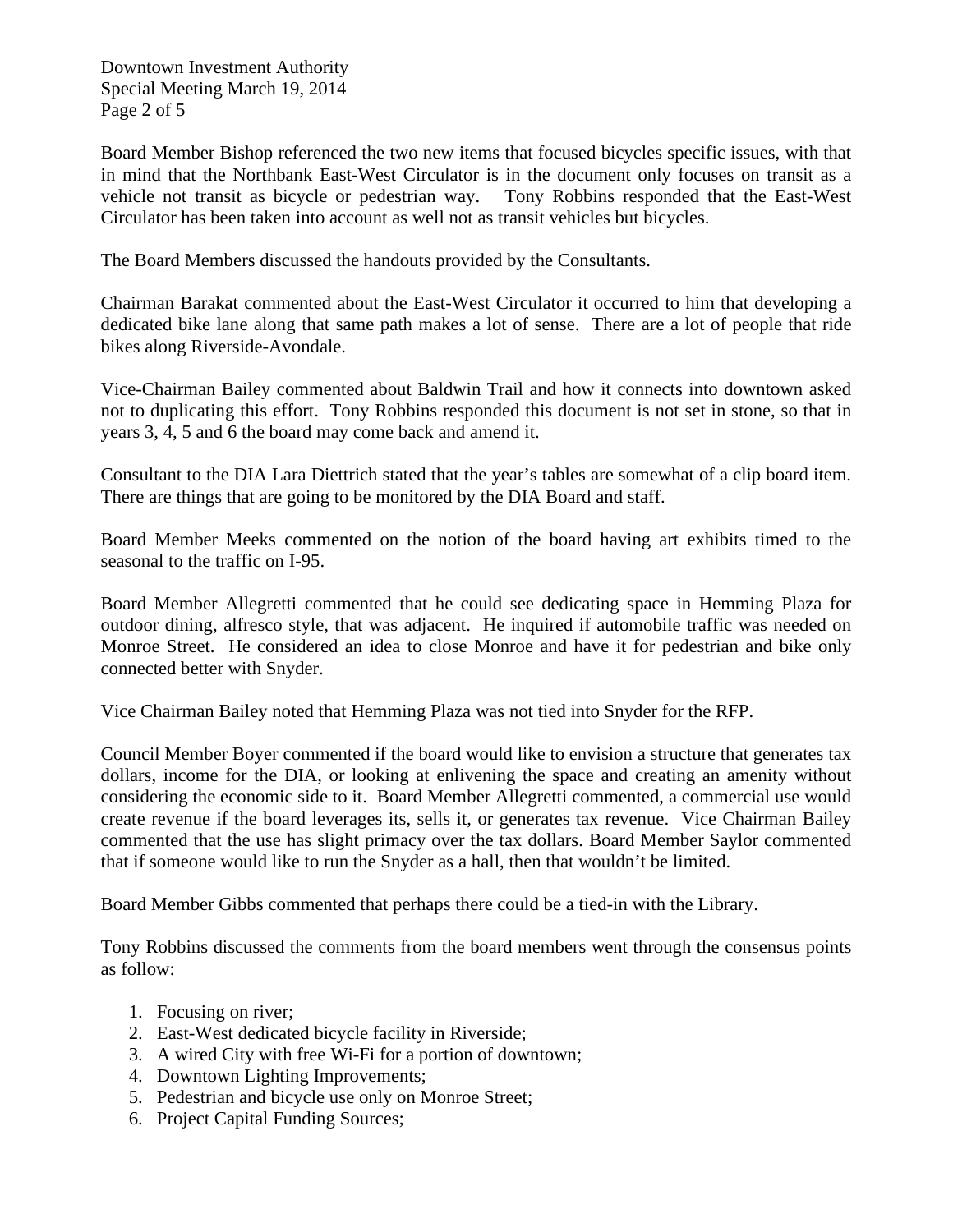- 7. Simplify the Zoning approach in particular assure continued current uses, such as food trucks;
- 8. The Downtown as a historic district, and adding an item to have DIA to support an effort to investigate this further;
- 9. The creation of a parking strategy to consolidate and better utilize the existing parking facilities.

### **A MOTION WAS MADE BY CHAIRMAN BARAKAT AND SECONDED BY BOARD MEMBER MEEKS TO ADOPT THE NINE (9) CONSENSUS AMENDMENTS AS STATED BY THE CONSULTANTS AS RELATED TO THE DRAFT CRA PLAN DATED FEBRUARY 22, 2014. THE MOTION PASSED UNANIMOUSLY 7-0.**

Consultants Tony Robbins and Lara Diettrich discussed the Non-consensus points.

### Discussion of the BID Plan

The Board Members briefly discussed the non-consensus points.

Board Member Bishop commented that certain properties and projects will have different ways because of certain things and it will help the board to understand how to develop that matrix.

Chairman Barakat stated that the board should try to set the stage for a Request for Proposal ("RFP"), assuming that the reason that the board is having a discussion is to be ready to write an RFP. The board will have some direction as to the type of projects and facilities listed in an RFP which the board wants to attract.

The Board commented one-by-one regarding their opinion of whether the Snyder Memorial Building should be highest and best use over financial interest.

The use of the Snyder Memorial Building will be evaluated by the DIA based on highest and best use to generate revenue to the DIA. Chairman Barakat stated that the use has catalytic effects which are more important than the regular return for the City. He pointed out that the reason that the board is having this discussion is because when it is ready to draft an RFP, the BBoard would have some direction as to the type of projects and facilities listed in an RFP which the Board desires to attract.

Board Member Saylor commented for the board to identify this now as a catalytic site and to place an RFI on the street to identify what a catalyst site means and articulate this in a Request for Interest ("RFI"). Chairman Barakat agreed and noted that the board ought to assist in directing how the RFI is written and not to figure it out when the responses are received.

Board Member Bishop stated that the people that won the 1st bid or RFP received more money but the  $2<sup>nd</sup>$  one received the less money. They did not get it because of that, they got it because they were going to put in high-rise residential structure.

Tony Robbins stated that this conversation could be revisited at the next meeting on March 25<sup>th</sup>.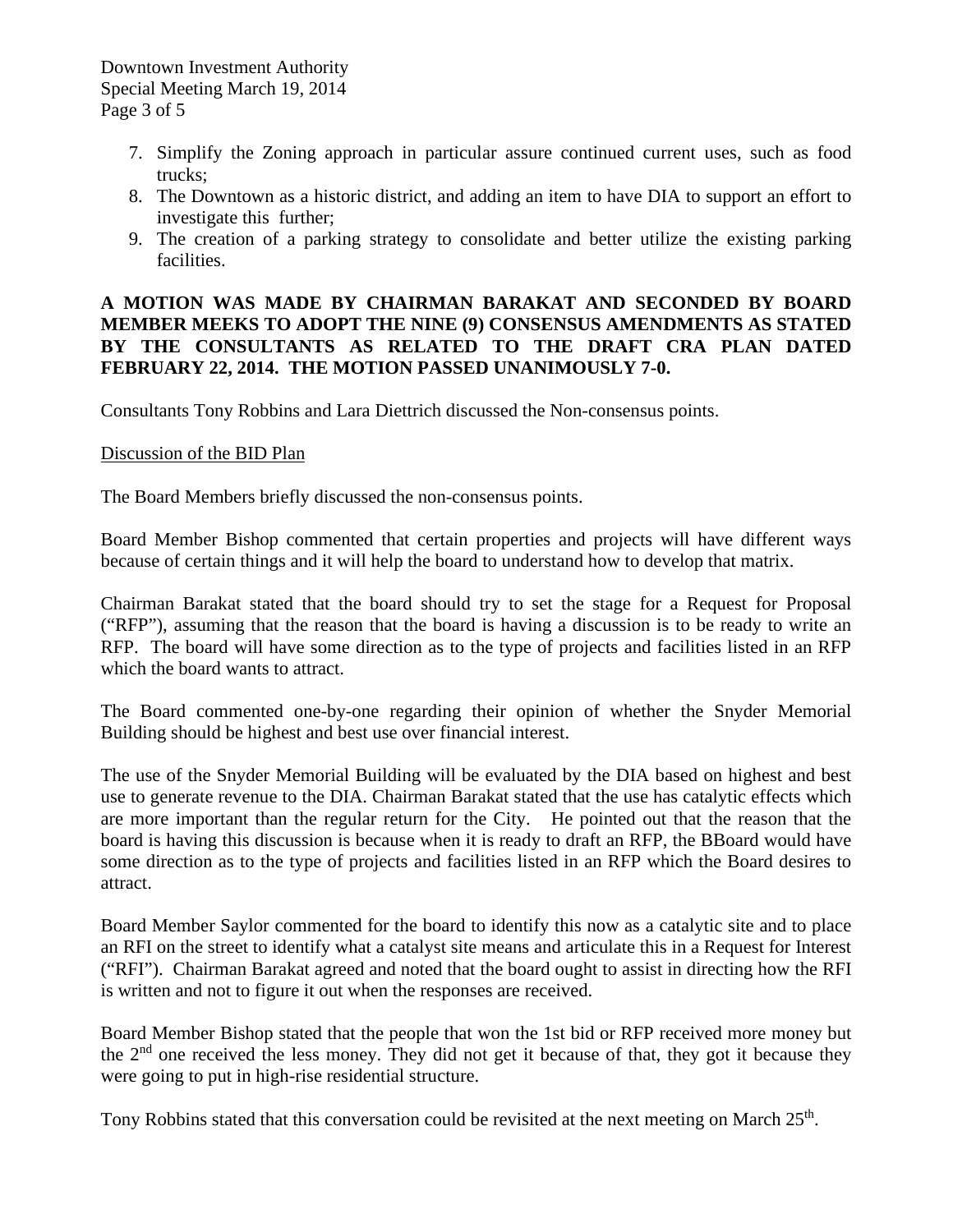Downtown Investment Authority Special Meeting March 19, 2014 Page 4 of 5

Lara Diettrich advised for the members to develop some notes prior to the next special meeting.

### **A MOTION WAS MADE BY BOARD MEMBER BISHOP AND SECONDED BY BOARD MEMBER GIBBS DIRECTING THE CONSULTANTS TO INCORPORATE THE APPROVED NINE (9) CONSENSUS AMENDMENTS INTO THE DRAFT CRA PLAN DATED FEBRUARY 22, 2014. THE MOTION PASSED UNANIMOUSLY 7-0.**

#### PUBLIC COMMENTS

Carnell Oliver commented on placing funding back into the affordable housing fund. He asked the board to reach out to the small business owners' community regarding the downtown retail enhancement plan. Chairman Barakat stated that once the Retail Enhancement Plan has been approved by City Council the board will be working with other entities including DVI to reach out to those businesses downtown.

Dick Jackson stated that the One Spark Banner needs to have their name branded on it. Board Member Allegretti responded that that has been done through the sponsorship.

John Nooney asked for the DIA Board Members to please introduce new legislation by Council that will allow anyone to use the existing docks and new docks for public and commercial use in the new 3 miles of DIA riverfront zone from the Fuller Warren Bridge to Matthews Bridge.

Bruce Fouraker commented about the lighting in addition to the lighting on the public streets. Some type of requirement should be made for lighting levels and private lights. Privately own lots should meet certain lighting requirements. Closure of Monroe Street from Pearl to Main Street to traffic and making a pedestrian way is an excellent idea. He will be forwarding more comments to the DIA regarding the BID.

## FOLLOW UP DISCUSSION ON NEXT STEPS

Tony Robbins addressed the DIA becoming the Master Developer of Downtown and DRI entitlements and the mobility Plan.

Chairman Barakat stated that the board should look further into this at a later date.

CEO Wallace commented that Board Member Saylor assisted him with this process. Board Member Saylor stated that the first steps are for the consultants to explore all of the options. He mentioned that there is a working group that has been meeting frequently and trying to resolve this issue. Mr. Killingsworth, Director of Community Development at Florida Department of Economic Opportunity would have to bless any changes that are proposed with the mobility plan.

Lara Diettrich stated that the next draft will have redlined comments and recommendations. She also pointed out there will be itemized projects that may be in one year or carry over to the following years in phases.